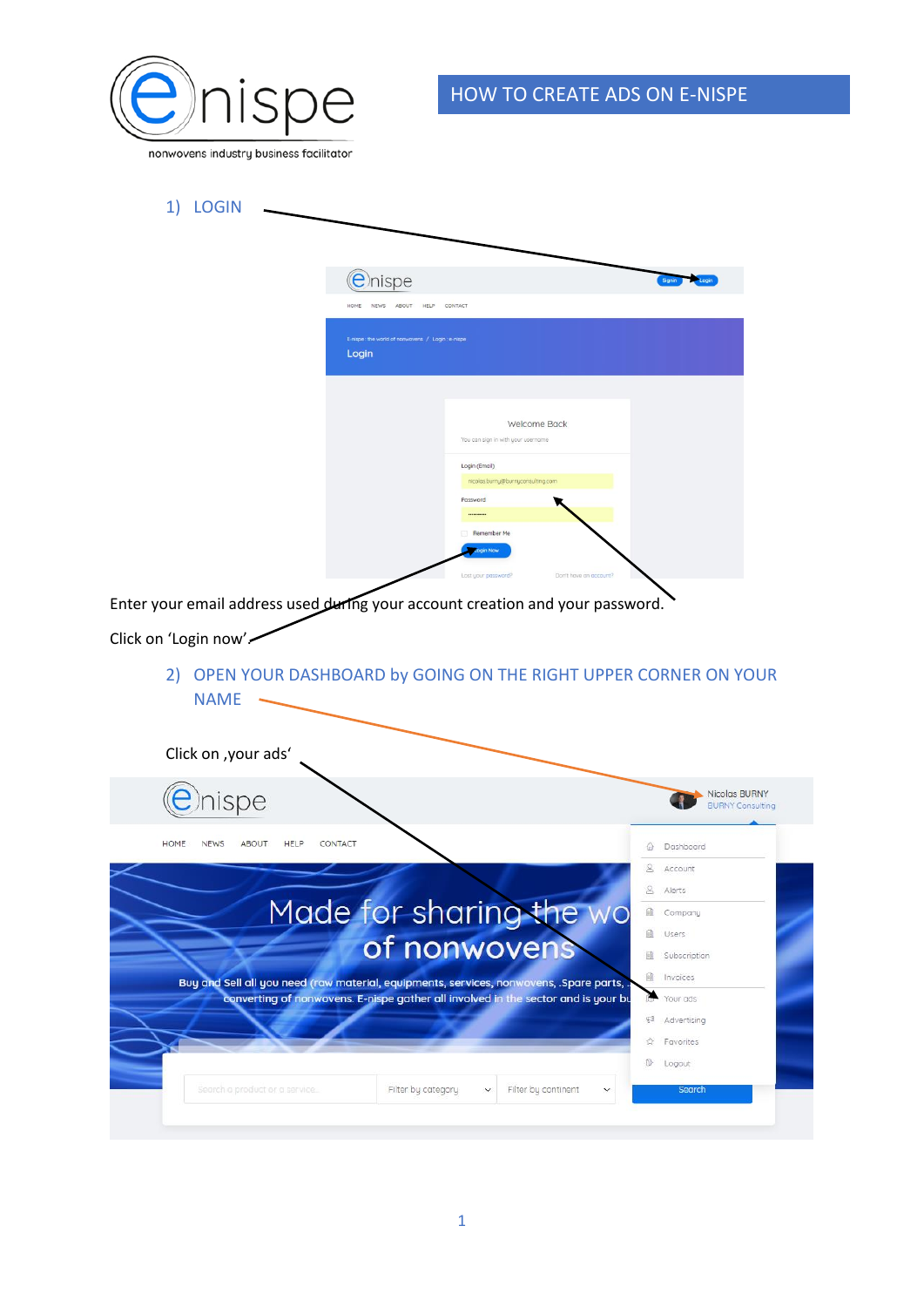

Click on 'New ad'



*NB: Later, you will have to possibility to see all your ads on this page.*

#### 3) START WITH THE CREATION OF YOUR AD:





- Choose the right category for your ad. Following categories are available by clicking on the field: New machinery – Used machinery – Spare parts and consumable – Services – Raw material – Nonwovens – Second choice / B grade – Waste / Scraps and. Human Ressources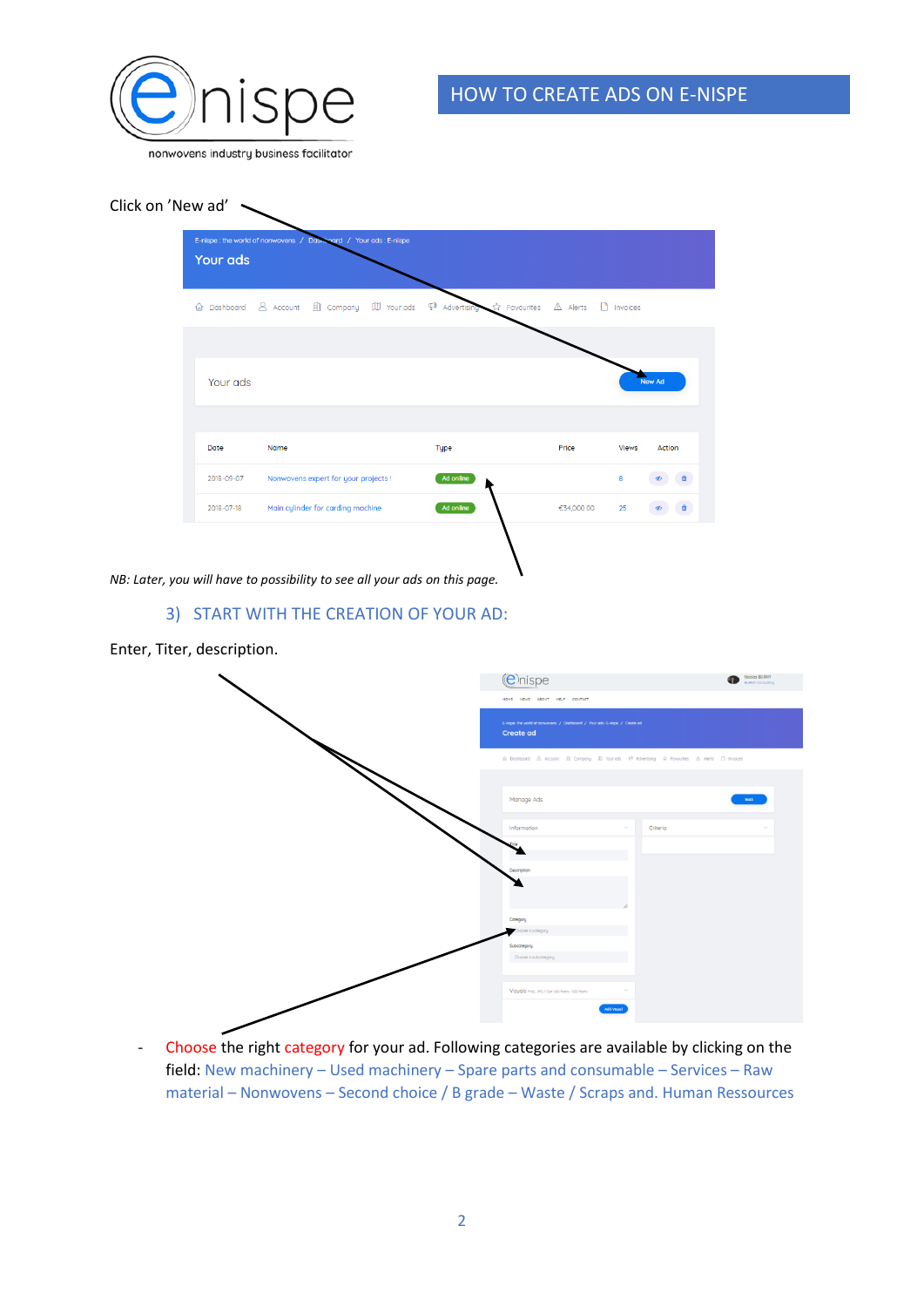

| Needle loom                                                                                 |
|---------------------------------------------------------------------------------------------|
| <b>Description</b>                                                                          |
| To sell needle loom - 4 m width<br>complete with electric panel and 2 sets of needle boards |
|                                                                                             |
| Category                                                                                    |
| <b>Used Machinery</b>                                                                       |
| Subcategory                                                                                 |
| Needle Loom                                                                                 |
|                                                                                             |

- Choose the right Subcategory for your ad. According to your category for the ad you will have the choise between a lot of subcategories by clicking on the field.

|                          | Information<br>$\sim$                                     | Criteria                    | $\checkmark$ |
|--------------------------|-----------------------------------------------------------|-----------------------------|--------------|
|                          | Title                                                     | Price                       |              |
|                          | Needle loom                                               |                             | €<br>v       |
|                          | Description                                               | Continent                   |              |
|                          | To sell needle loom - 4 m width                           | Africa                      | v            |
|                          | complete with electric panel and 2 sets of needle boards  | Annonymous                  |              |
|                          |                                                           | O yes and<br>n <sub>o</sub> |              |
|                          | Category                                                  | Year Of Construction        |              |
|                          | <b>Used Mochinery</b>                                     |                             |              |
|                          | Subcategory                                               | Width                       |              |
|                          | Needle Loom                                               | <b>Line Speed</b>           | m            |
|                          |                                                           |                             | m/min        |
|                          | $\sim$<br>Visuals PNG, JPG / Stze 500 Ptxels * 500 Ptxels | Max Weight                  |              |
|                          |                                                           |                             | g/m2         |
|                          | <b>Add Visual</b>                                         | <b>Electric Power</b>       |              |
|                          |                                                           |                             | kw           |
|                          |                                                           | Brand                       |              |
|                          |                                                           |                             |              |
|                          |                                                           | Number Of Needle / Meter    | N/meter      |
|                          |                                                           |                             |              |
| $\overline{\phantom{a}}$ | Enter the right Criteria according to your ad.            |                             |              |
|                          |                                                           |                             |              |

*NB: For the category 'used machinery' you will have the possibility to remain anonymous. The potential buyer will not know the name of the seller if this one decides not to answer him. Its is not necessary to fill all the fields.*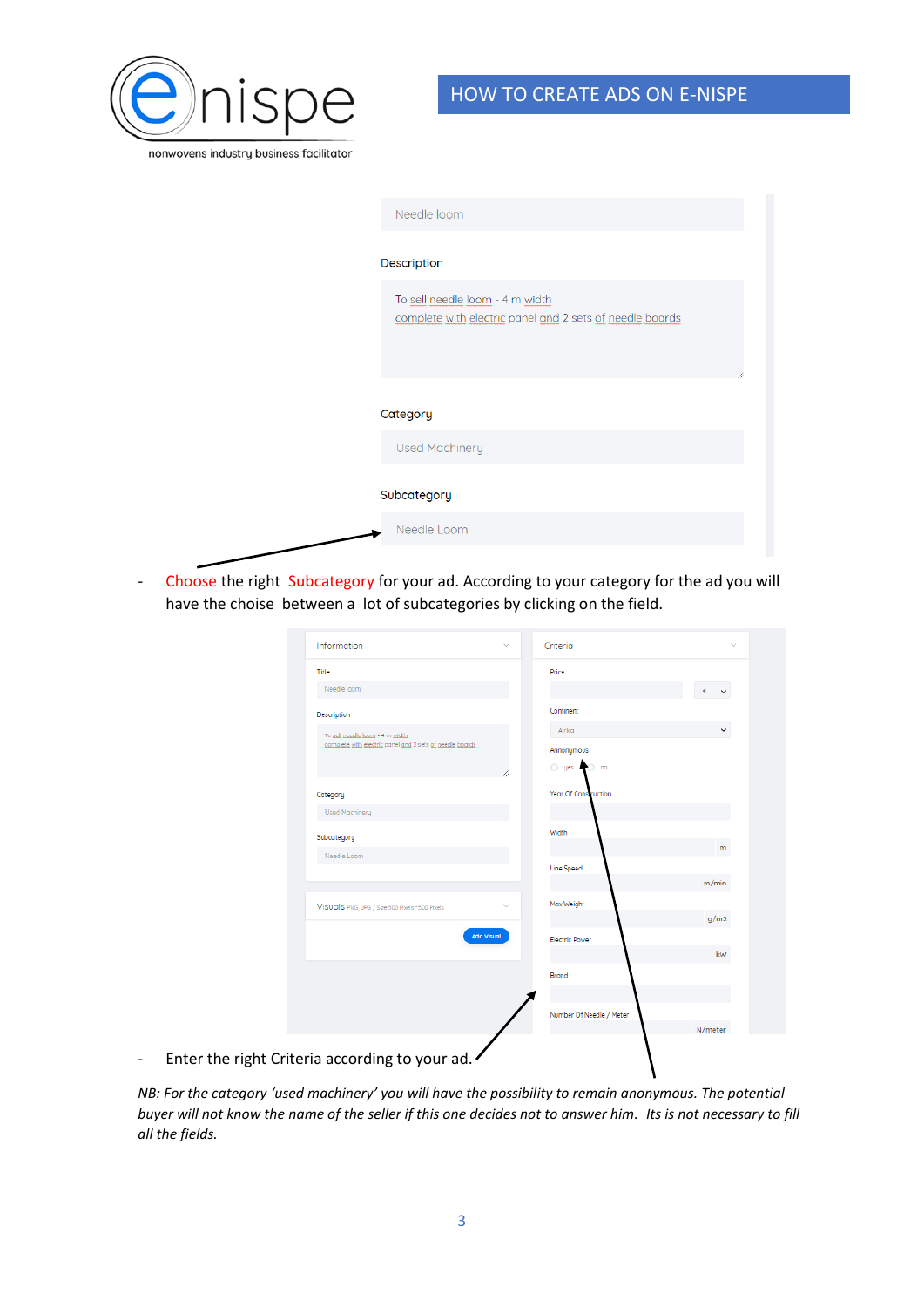

# HOW TO CREATE ADS ON E-NISPE

 $m/min$ 

 $g/m2$ 

 $kW$ 

N/meter

 $25$ 

300

200

## To finalize your ad, add visual (pictures according to the right format and size)

| Subcategory                                     |                   | Width                 |                     |
|-------------------------------------------------|-------------------|-----------------------|---------------------|
| Needle Loom                                     |                   |                       | 3 <sup>7</sup><br>m |
|                                                 |                   | <b>Line Speed</b>     |                     |
|                                                 |                   |                       | m/min<br>25         |
| Visuals PNG, JPG / Size 500 Pixels * 500 Pixels | $\checkmark$      | Max Weight            |                     |
|                                                 |                   |                       | g/m2<br>300         |
|                                                 | <b>Add Visual</b> | <b>Electric Power</b> |                     |
|                                                 |                   |                       | 200<br>kW           |
|                                                 |                   | <b>Brand</b>          |                     |
|                                                 |                   |                       |                     |



| Visuals PNG, JPG / Size 500 Pixels * 500 Pixels | $\checkmark$       | Max Weight               |      |
|-------------------------------------------------|--------------------|--------------------------|------|
|                                                 |                    |                          |      |
|                                                 |                    | <b>Electric Power</b>    |      |
| ۰. (                                            |                    |                          |      |
|                                                 |                    | <b>Brand</b>             |      |
| PNG, JPG / Size 500 Pixels * 500 Pixels         | <b>Upload File</b> | E-NISPE                  |      |
|                                                 | <b>Add Visual</b>  | Number Of Needle / Meter |      |
|                                                 |                    |                          | 2,00 |
|                                                 |                    |                          |      |

Upload your pictures – up to 5 pictures is possible (click on add visual)

|                                                               | <b>Electric Power</b><br>kW<br>200                  |
|---------------------------------------------------------------|-----------------------------------------------------|
| 15.0                                                          | <b>Brand</b><br>E-NISPE                             |
|                                                               | Number Of Needle / Meter<br>N/meter<br>2,000        |
|                                                               | <b>Strokes Per Minute</b>                           |
| <b>Upload File</b><br>PNG, JPG / Size 500 Pixels * 500 Pixels | Strokes per minute<br>1,500<br><b>Stroke Height</b> |
| <b>Add Visual</b>                                             | 40<br>mm<br><b>Running Hours</b>                    |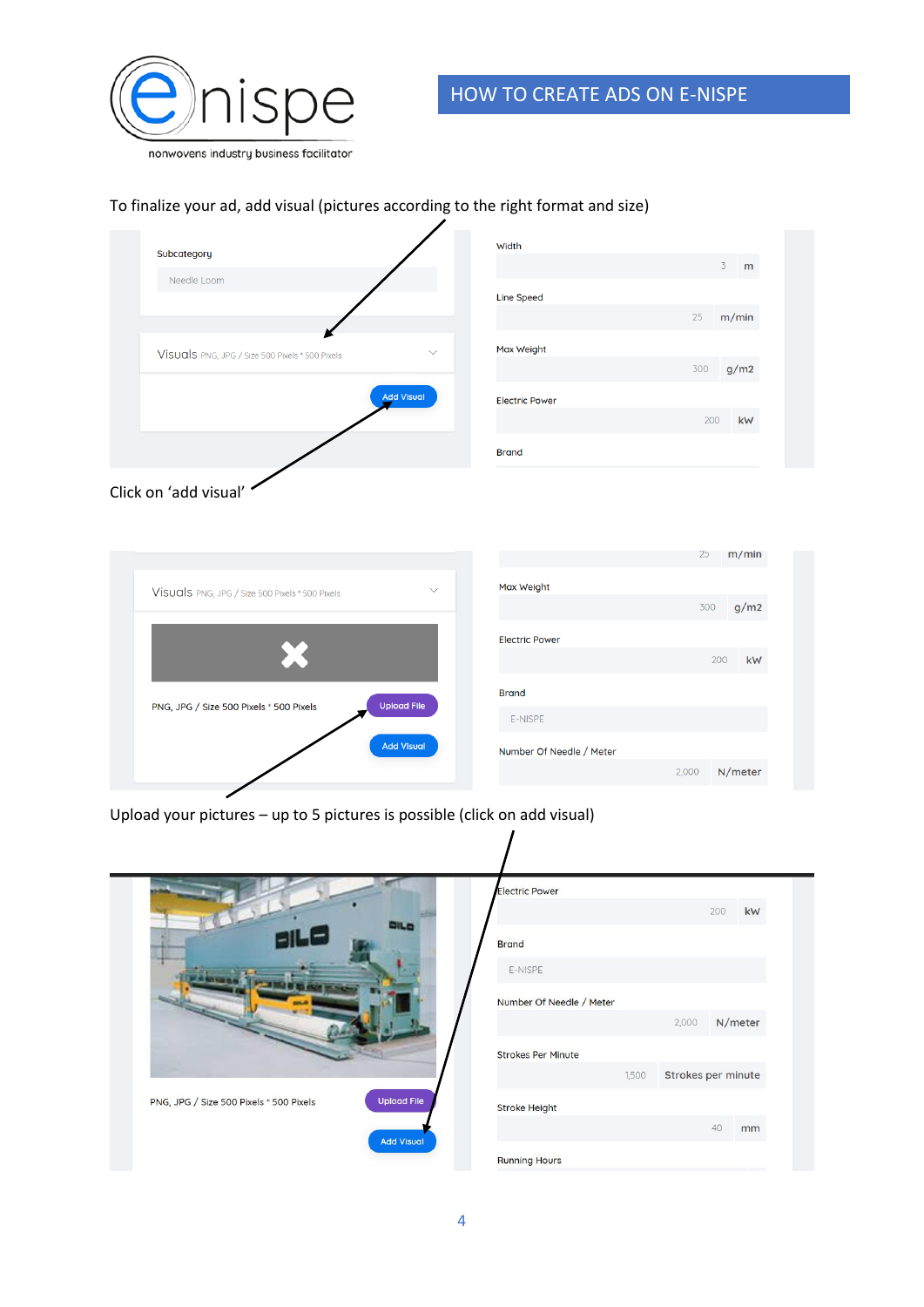

### 4) YOUR AD IS READY – PUBLISH IT !

| Intormation                                                  | ×<br>Critena                                            |
|--------------------------------------------------------------|---------------------------------------------------------|
| Ttle                                                         | Price                                                   |
| Needle loom                                                  |                                                         |
| <b>Description</b>                                           | Continent                                               |
| to adjustedly same of to addition                            | Africa                                                  |
| complete with electric panetanic 2 sets of needle pocriti-   | Annonymous                                              |
|                                                              | 0 um 0 m<br>á                                           |
| Conegong                                                     | Year Of Construction                                    |
| Used Machinery                                               | <b>ICOS</b>                                             |
| Subcategory                                                  | Width                                                   |
| Needle Loury                                                 | $3 \text{ m}$                                           |
|                                                              | Line Speed                                              |
|                                                              | $m/r$ in<br>S                                           |
| VISLOIS PHG UPG / Stav 500 Planic - 500 Planic               | Max Weight<br>w<br>300<br>g/mz                          |
|                                                              | <b>Flectric Power</b>                                   |
|                                                              | 330<br>kw                                               |
|                                                              | Brond                                                   |
|                                                              | ENSE                                                    |
|                                                              | Number Of Needle / Neter                                |
|                                                              | 2000<br>N/meter                                         |
|                                                              | St ukes Per Ninute<br>1500<br><b>Ctroked per minute</b> |
| PN6, JP6 / Size 300 Pixels * 300 Pixels<br><b>Uproud Wie</b> | Stroke Height                                           |
| <b>And Views</b>                                             | 40<br>mm                                                |
|                                                              | <b>Running Hours</b>                                    |
|                                                              | 5,800<br>$\mathbb{R}$                                   |
|                                                              |                                                         |
|                                                              |                                                         |
| Sove                                                         | <b>Jose &amp; Publics</b>                               |

If you are not totally sure with your ad, with some informations, if you want to wait before to publish it, click just on 'save'  $\frac{1}{2}$  you can continue later – your draft will be available in your dashboard section 'your ads'

After clicking, you will receive following message from E-nispe – the validation and control by E-nispe is progress.  $\sim$